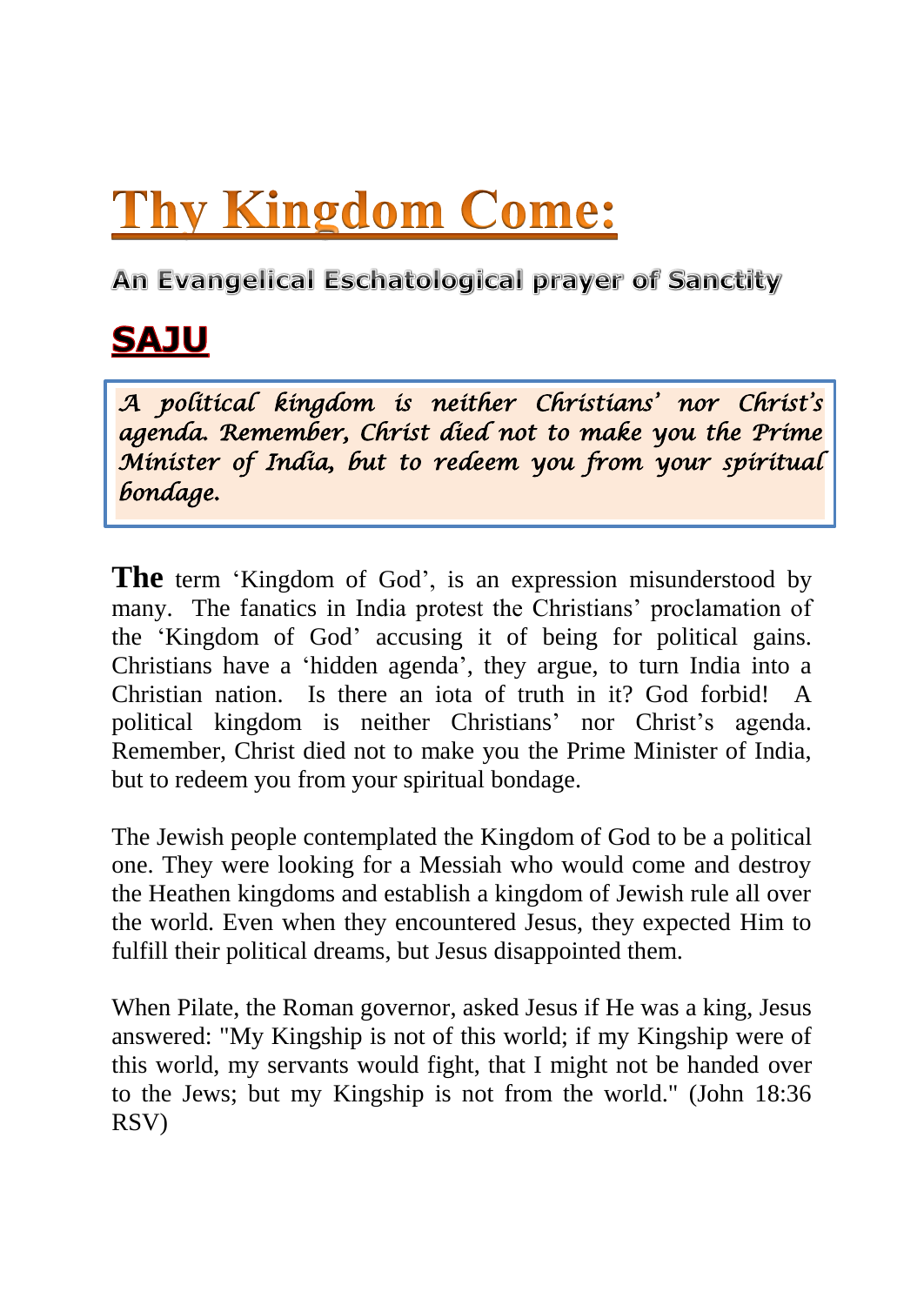Why did then Jesus ask us to pray "Thy Kingdom come?!" What kind of a King is Jesus? What is the meaning of the "Kingdom of God?"

The Greek word translated 'Kingdom' (*basileia*) does not primarily refer to a geographical territory or a country, but to sovereignty and dominion. Jesus refused to be identified as a political king… He did not deny the fact that He was a King, though! He only asserted that His Kingship was not of this world! His rule is 'non terrestrial."

First of all let us look at the concept of the "Kingdom of God" in the Jewish mind. In the beginning, Israelites believed God to be their only King. When all Israel came to Gideon and pleaded with him to become their king, he said he would not! "And Gideon said unto them, I will not rule over

. *In the beginning, Israelites believed God to be their only King. When all Israel came to Gideon and pleaded with him to become their king, he said he would not! "And Gideon said unto them, I will not rule over you, neither shall my son rule over you: Jehovah shall rule over you" (Judges 8:23 ASV).* 

you, neither shall my son rule over you: *Jehovah shall rule over you*" (Judges 8:23 ASV).

See what Samuel had to say about the plea of the people for a king: "And when you saw that Nahash the king of the Ammonites came against you, you said to me, 'No, but a king shall reign over us,' *when the Lord your God was your king*" (1 Samuel 12:12 RSV). When Israel insisted on having a king for them, Samuel cried to the Lord… "And Jehovah said unto Samuel, Hearken unto the voice of the people in all that they say unto thee; for they have not rejected thee, but *they have rejected me, that I should not be King over them."* Remember, when you insist on human rule, you reject the rule of God.

God is the only King who rules. The Psalmist proclaims that our God reigns (Psalms 93:1; 97:1; 99:1). True, He reigns over the whole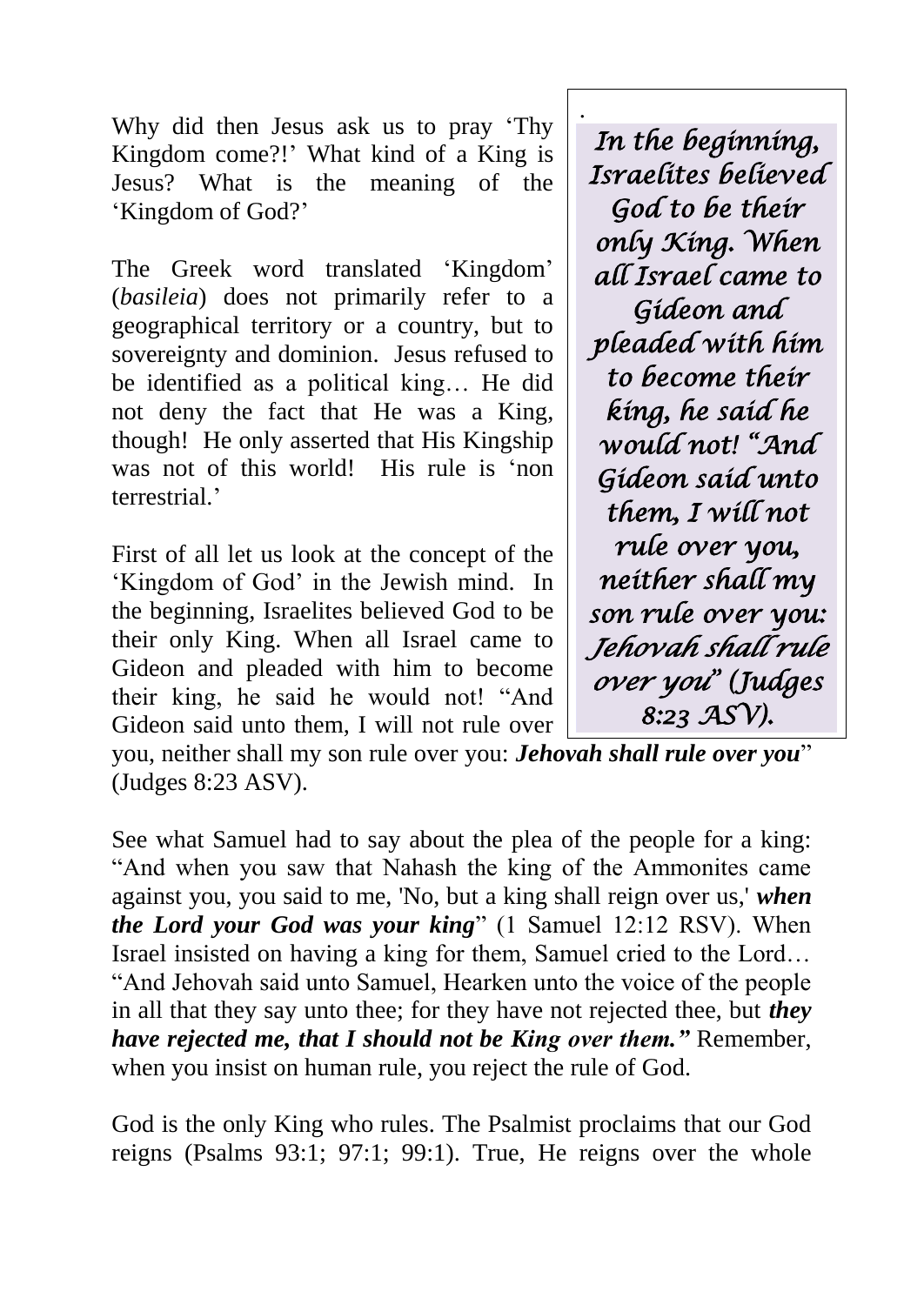*True, God was the King of Israel, but His Kingdom was not a physically visible one. He never sat on the golden throne in Jerusalem.* 

universe. It is He who controls the orbits of the sun and stars. It is He who controls the movements of the sea and its waters… The trees, the animals, the birds and everything in heaven and earth obey God. They were given no option! However, man who is created in the image of God was given an option- either to accept or to reject the rule of God in his life. Sadly, man rejected God as his king, and decided to place himself on the throne, instead!

True, God was the King of Israel, but His Kingdom was not a physically visible one.

He never sat on the golden throne in Jerusalem. He was always ruling the minds and hearts of people! Wherever there are people, God is there to rule… However, people need to accept His rule! In worldly kingdoms, kings forcefully wield authority over their subjects! Here, on the contrary, the subjects choose their king, the ruler! God says, "*They have rejected me, that I should not be King over them."* How sad!

When one kneels before God and accepts the Lordship of Jesus, he is, instantly, in the Kingdom of God. When you are inside the Kingdom, you start enjoying the Kingdom. God is Light! Wherever God rules, there is light. God is Love! Wherever God reigns, there is love… Jesus is the Prince of peace… So, wherever He rules, there is peace…In God"s Kingdom, there is singing, celebration, rest, fellowship… everything! "…for the Kingdom of God is not eating and drinking, but righteousness and peace and joy in the Holy Spirit." (Romans 14:17)

Being a resident of this world, we are all part of some political system/country. I am an Indian. I obey the rules of the Indian government. I know, however, that the world system is controlled by Satan. It is not a problem specific to my country. Even the moral system of the so called "Christian" countries, is afflicted with the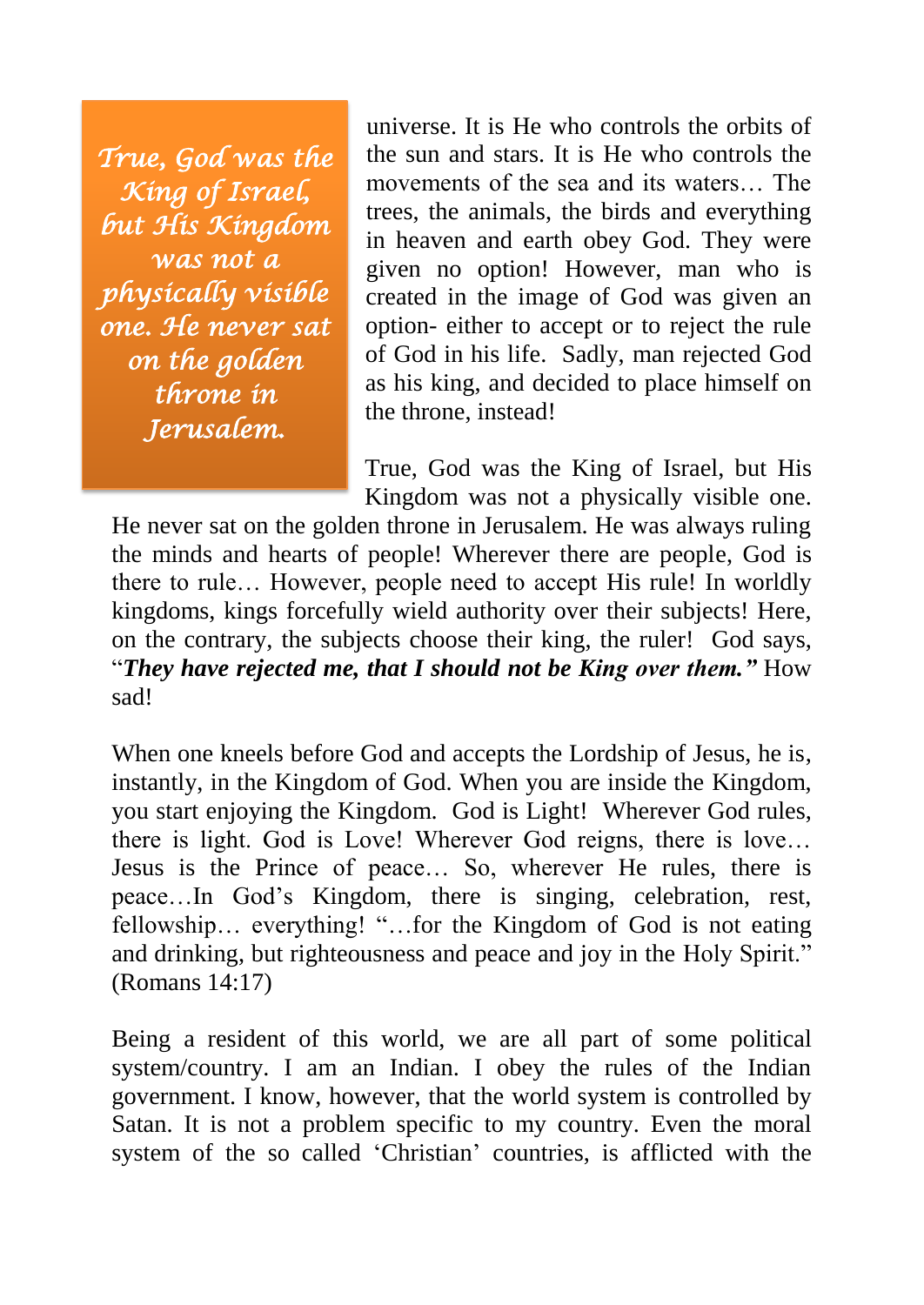value system of Satan and "his kingdom." Therefore, I need to find a standard for my ethics, morality and value system that is not from this world. I look for a heavenly standard in all my walks of life. I enjoy "living heavenly" by living under the sovereign rule of my Jesus! The Bible says, we are no longer of this world (John 17:14). Our citizenship is now in heaven (Phil. 3:20).

When you start enjoying the Kingdom, you seek more of it - in your life and in the life of others! So, naturally, you start praying that the rule of God may become a reality in all their lives! That is what is meant when you pray: 'Thy Kingdom come!'

The Kingdom - the rule of God needs to become a reality:

1. in my personal life 2. in my family life 3. in my church 4. in my society 5. in my world!

When I accept Jesus as my King, Jesus takes control of my life. He is King over my thoughts, my words and my deeds... He is King over my emotions and will… I was once ruled by the passions of my flesh… Now I need to see that it is cleansed and used by Jesus, my Lord and my King! When I pray: 'Thy Kingdom come,' I pray that the rule of God may become a reality in all walks of my life. Therefore, when we pray 'Thy Kingdom come,' first of all it is a *sanctity prayer.*

*When I pray: "Thy Kingdom come," I pray that the rule of God may become a reality in all walks of my life. Therefore, when we pray "Thy Kingdom come," first of all it is a sanctity prayer.*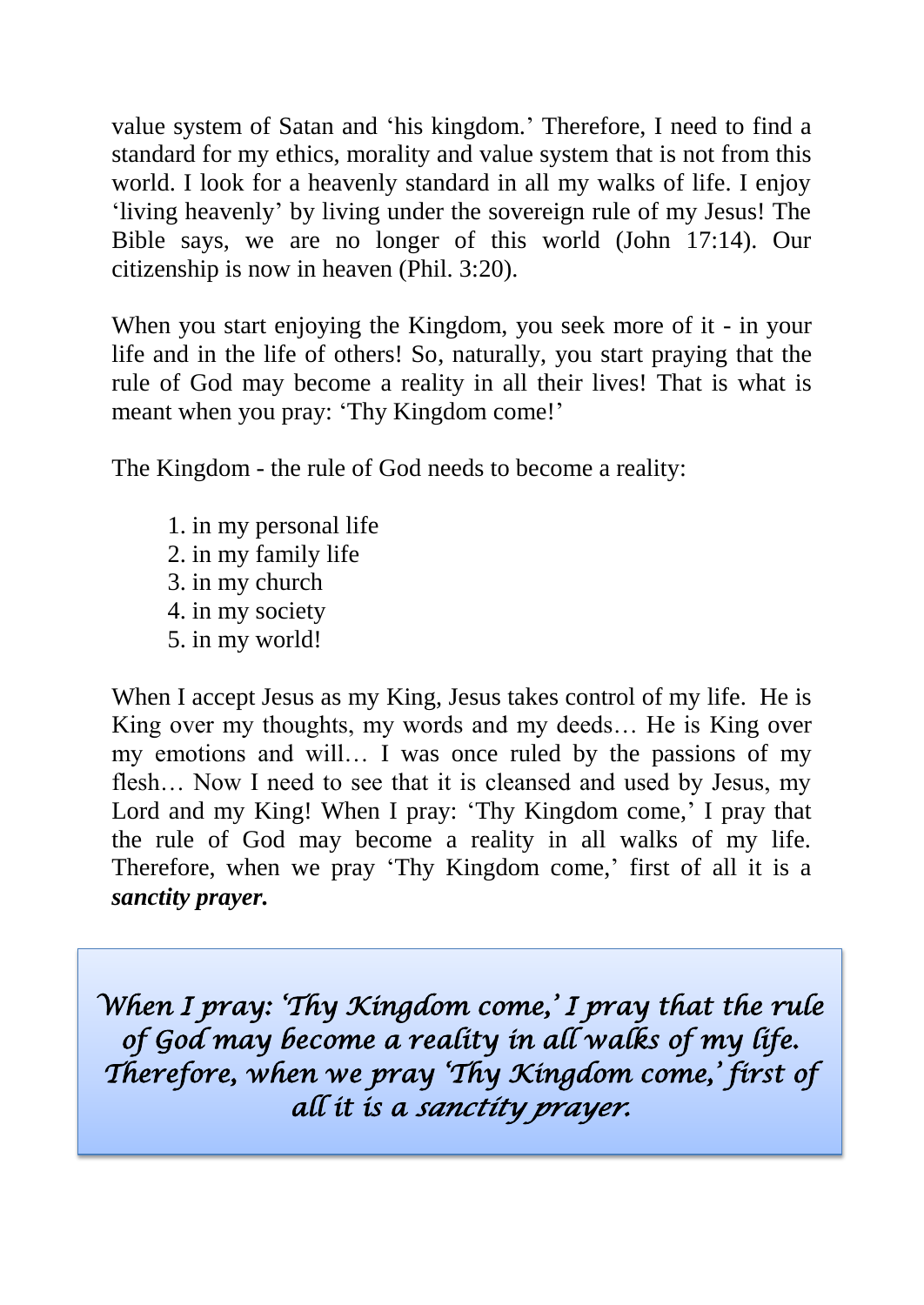The Kingdom should not be limited to my personal life. Because I realized real bliss in God"s rule, I love to see the rule of God extended to my family too! I know that to be the only way I can make my family life a blessing. When a family is ruled by God, they can experience heaven on earth! So, I pray: "Lord, may Thy Kingdom come to my family… I love to see my parents, my wife, my children, my in-laws and all who are related to me enjoy the rule of God.'

Other than the family, the closest community in the world is the church! In fact, church is like a consulate of heaven on earth. God has appointed the church to become a place of Godly authority.

When we say the church has 'Godly authority,' it doesn't mean that the church can rule the world politically as if it is a human kingdom. The real ruler is God and God alone. We see God appointing Saul to be king over a rebellious Israel. What does it mean? Did God accept the rule of a king? No! God did not appoint Saul to "rule" over Israel; rather God wanted him to execute the rule of God in Israel. God did not want him to take decisions by himself, but to do just what God commanded. See what Samuel says when he anoints Saul as "king!"

"Then Samuel took a vial of oil, and poured it upon his head, and kissed him, and said, is it not

because the Lord hath anointed thee to be *captain over his inheritance*?" (1 Samuel 10:1 KJV)

God wanted Saul to become *a captain, not a king*. "Nagiyd" (naw-gheed'), the Hebrew word "Captain", used here, is more appropriate for a prince or a governor than a king.

When Saul failed to execute God"s rule in Israel, God *The Kingdom - the rule of God needs to become a reality:* 

> *1. in my personal life 2. in my family life 3. in my church 4. in my society 5. in my world!*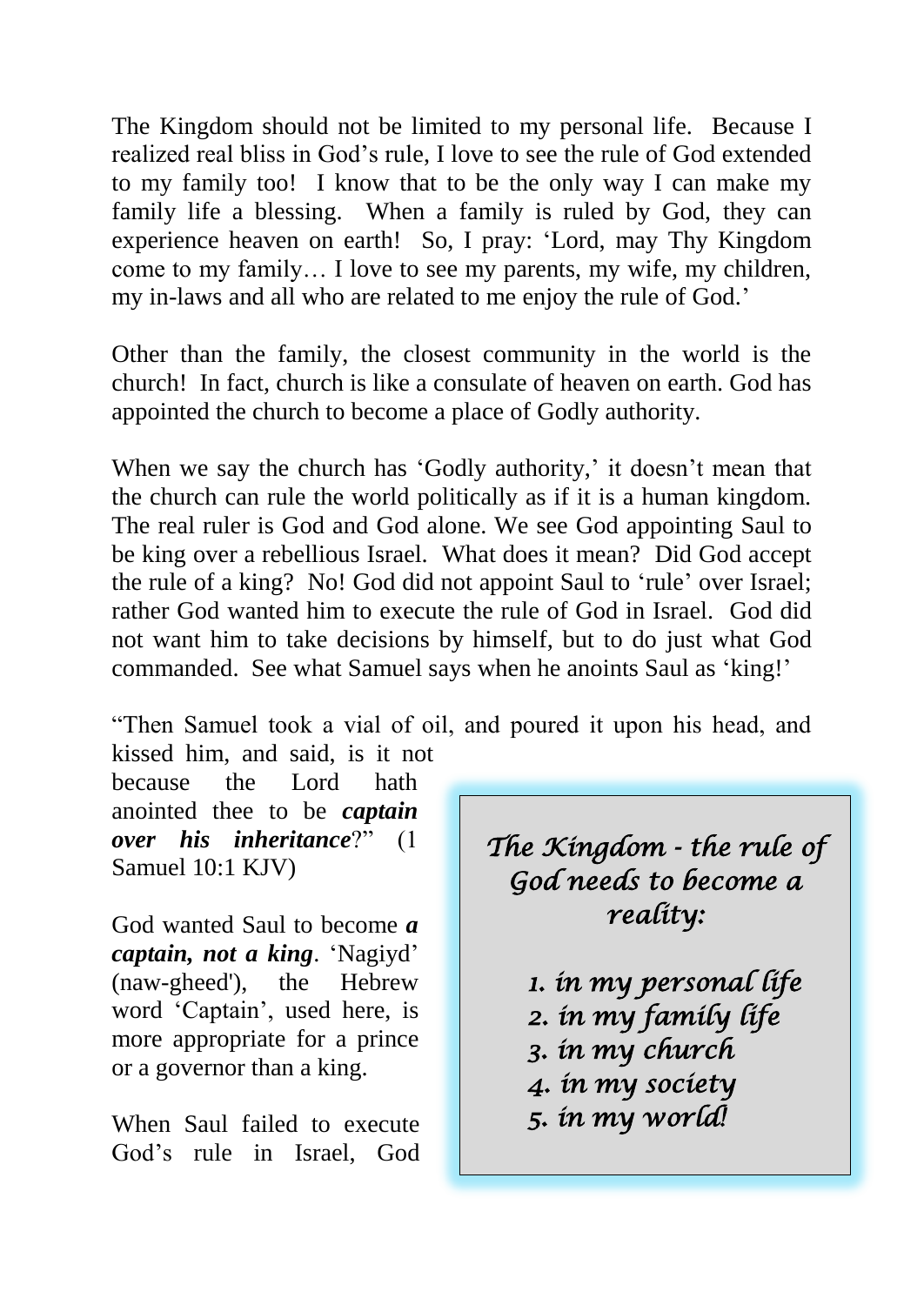rejected Saul and dethroned him. "And Samuel said to Saul, Thou hast done foolishly; *thou hast not kept the commandment of Jehovah thy God*, which He commanded thee: for now would Jehovah have established thy kingdom upon Israel for ever. But now thy kingdom shall not continue: Jehovah hath sought him a man after his own heart, and Jehovah hath appointed him to be *prince* over his people, because thou hast not kept that which Jehovah commanded thee." (1Sa 13:13, 14 ASV)

God has appointed the church to execute the rule of God… There should be no human rule in the church… God does not appoint 'kings' in the church who take their own decisions, but 'governors' who execute God's decisions! The church is an executive body that carries out God"s desire in this world. No human thought or worldly passion should enter the church… So this is my prayer: "Lord, Thy Kingdome come into my church in all its perfection!"

So when I pray "Thy Kingdom come," it is a *sanctity prayer* for my personal life, my family and for my church!

*God does not appoint "kings" in the church who take their own decisions, but "governors" who execute God"s decisions!* 

The next phase is the world outside the church! May be I can divide the people outside the church into two: People socially related to me and people beyond my reach! My neighbors, those working with me in my office or workplace, those of my community, are all people related to me in one way or another. When I look at them, I feel sad because most of them have given

their lives to the powers of darkness. They follow a world-value system, designed and controlled by Satan. I know they are headed towards hell. They live in ignorance. The "god of this world" has blinded their eyes to the light of the gospel of Jesus Christ. The only way out for them is to accept the rule of Jesus in their lives. When I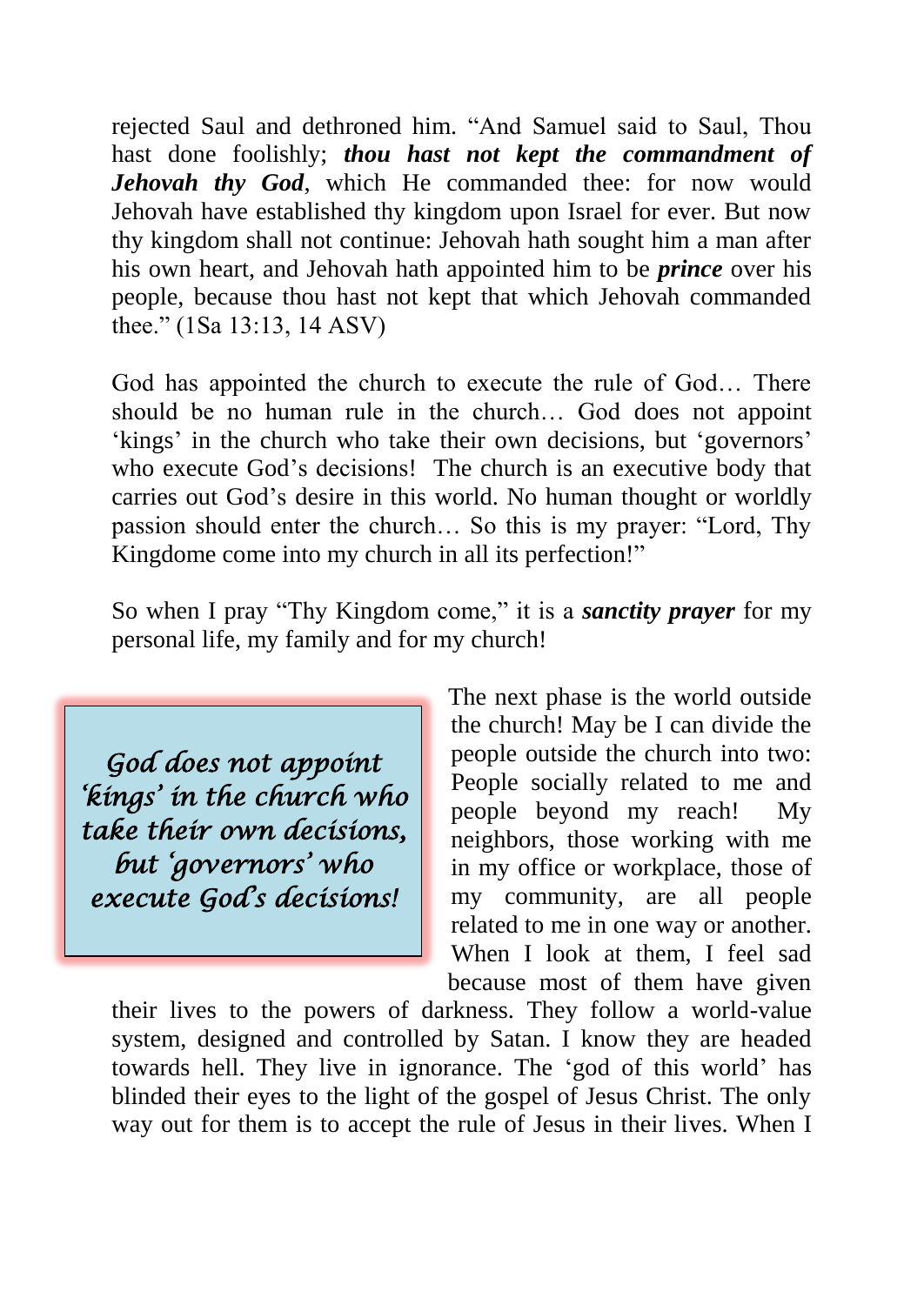pray "Thy Kingdom come," I place my wish before God for the salvation of those who are socially related to me.

However, it is not just those who are related to me who live in darkness. Those I do not know have also embraced darkness and this really hurts me. So, when I pray "Thy Kingdom come," I pray that the Kingdom may become a reality for the whole of mankind! So this prayer is an *evangelistic prayer* as well!

Nevertheless, when we pray "Thy Kingdom come," it is not just a plea for the establishment of God"s Kingdom in my present day life… We need to know that the Kingdom of God has a past, a present and a future state! In the *past,* God ruled Israel through judges, prophets and kings. In the *present*, God rules me, my family and church… The world is ignorant about God's Kingdom. For now, the rule of God is an unseen reality. However, something is happening… The Kingdom of God is about to become a visible reality in the near future. "For it is written, as I live, saith the Lord, to me every knee shall bow, and every tongue shall confess to God."(Rom 14:11)

The 'KING' is coming. That is the *future* aspect of the Kingdom of God! When Jesus ascended to heaven, His disciples watched him crossing the clouds! "And while they looked steadfastly into heaven

as He went, behold, two men stood by them in white apparel; who also said, ye men of Galilee, why stand ye looking into heaven? This Jesus, who was received up from you into heaven shall so come in like manner as ye beheld him going into heaven. (Act 1:10-11)

Christ is coming back to establish the "Kingdom" in all its perfection… while everyone who embraced darkness go to the eternal fire; everyone who

*So, when I pray "Thy Kingdom come," I pray that the Kingdom may become a reality for the whole of mankind! So this prayer is an evangelistic prayer as well!*